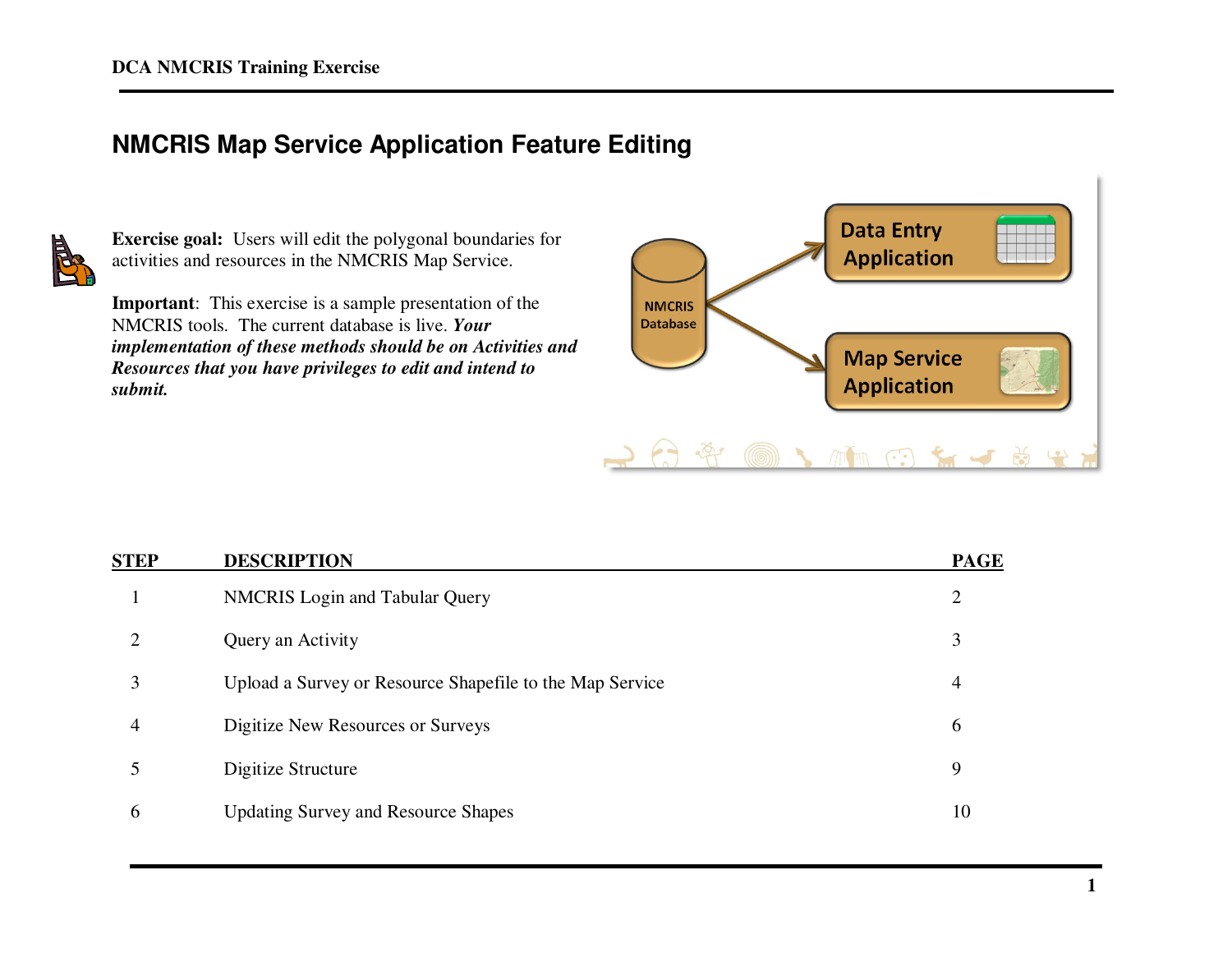# **Step 1: NMCRIS Login and Tabular Query**

a. Enter <u>https://nmcris.dca.state.nm.us</u> into your web browser to get to the NMCRIS page.

The following exercise is based on the assumption that you have an active user account and currently have a login name and password.

| b. Enter your User Name and<br>Password in the Sign In<br>box. | <b>New Mexico Cultural Resource Information System</b><br><b>DCA</b><br><b>Historic Preservation Division</b><br><b>Archaeological Records Management Section</b> |  |  |  |  |
|----------------------------------------------------------------|-------------------------------------------------------------------------------------------------------------------------------------------------------------------|--|--|--|--|
|                                                                | $\otimes$ Sign In                                                                                                                                                 |  |  |  |  |
|                                                                | Enter your user name and password to sign in.                                                                                                                     |  |  |  |  |
|                                                                | andres31<br>User Name:                                                                                                                                            |  |  |  |  |
|                                                                | Password:<br>                                                                                                                                                     |  |  |  |  |
|                                                                | <b>Cancel</b><br>OK                                                                                                                                               |  |  |  |  |
|                                                                |                                                                                                                                                                   |  |  |  |  |

A successful logon will take you to NMCRIS Core Tabular Application (CTA) also known as NMCRIS Data Entry application page. At this point a user can query and view a specific activity data (see CTA Prefield Query training module).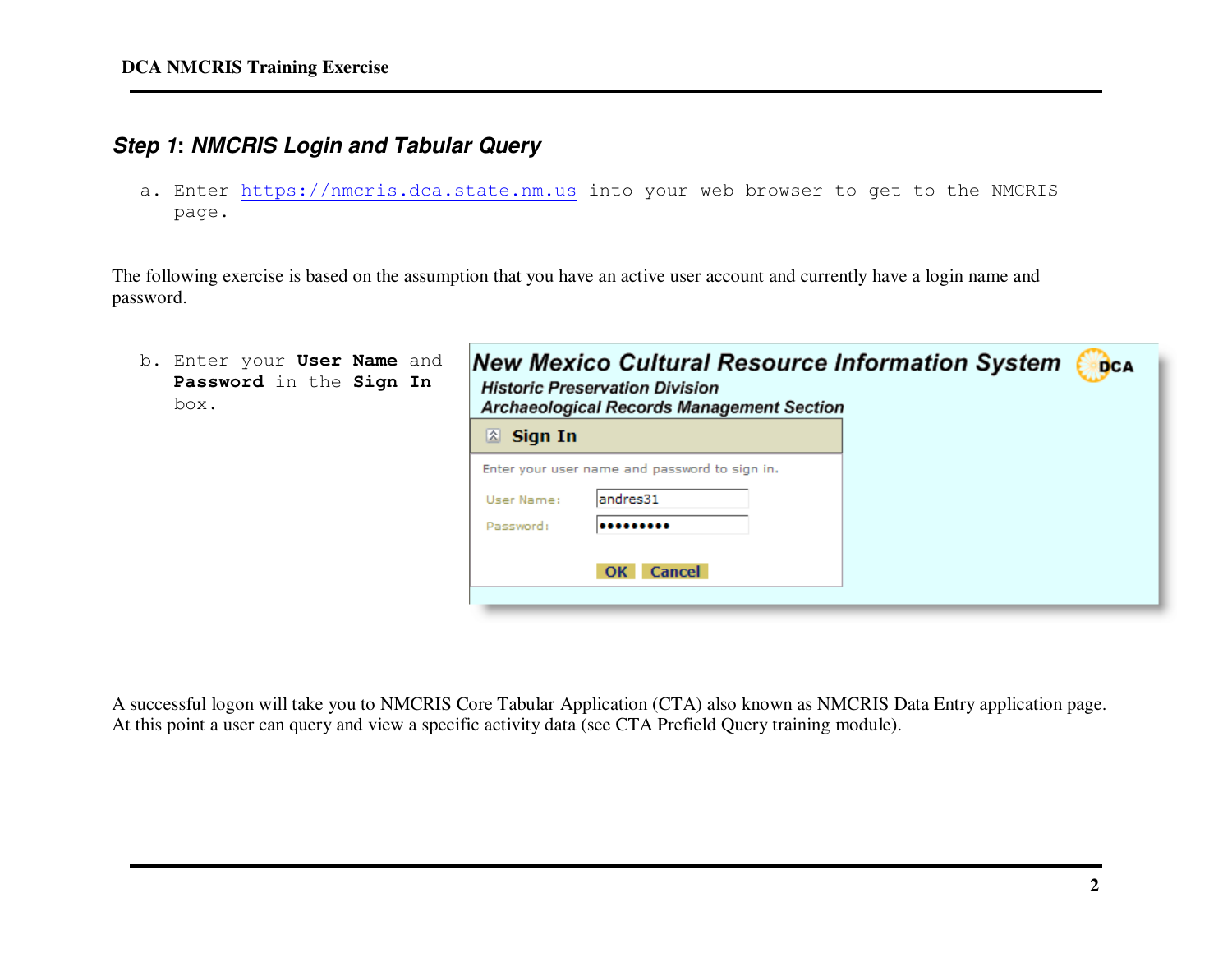### **Step 2: Query an Activity**

a. From CTA, in the **Find NMCRIS**  Activity No. box, enter a NMCRIS number for a survey that you wish to edit or create in the Map Service. Click **Go**.

The corresponding activity number will be queried and displayed in the results table below. If this activity has been registered there will be a corresponding record in CTA but since the survey shape has not yet been digitized or uploaded to the database, the GIS column in the table indicates 'No GIS'.

b. To begin a spatial editing session in the Map Service, click on the **No GIS Browse All**link to open up a new window. Alternatively you could right click and choose **Open in New Tab**if you want to manage your windows through tabs.

| <b>NMCRIS</b><br>DCA<br><b>Core Tabular Application</b> |                                                                                                                                          |   |             |                               |                           |                                   |                |                    |                 |                                           |  |  |  |
|---------------------------------------------------------|------------------------------------------------------------------------------------------------------------------------------------------|---|-------------|-------------------------------|---------------------------|-----------------------------------|----------------|--------------------|-----------------|-------------------------------------------|--|--|--|
| <b>New Registration</b>                                 |                                                                                                                                          |   |             | <b>Activities</b>             | <b>Resources</b>          | <b>Queries</b>                    | <b>Reports</b> | GIS.               | <b>Sign Out</b> |                                           |  |  |  |
| Activity List                                           |                                                                                                                                          |   |             |                               |                           |                                   |                |                    |                 |                                           |  |  |  |
| Find NMCRIS Activity No.                                |                                                                                                                                          |   |             |                               |                           |                                   |                |                    |                 | Go.                                       |  |  |  |
|                                                         |                                                                                                                                          |   | Text Search |                               |                           |                                   |                |                    |                 | Go.                                       |  |  |  |
| Perf Organization Name<br>  All                         |                                                                                                                                          |   |             |                               |                           |                                   |                |                    |                 |                                           |  |  |  |
| Lead Agency<br>  All                                    |                                                                                                                                          |   |             |                               |                           |                                   |                |                    |                 |                                           |  |  |  |
| Record Status<br>v<br>  All                             |                                                                                                                                          |   |             |                               |                           |                                   |                |                    |                 |                                           |  |  |  |
| $\checkmark$<br>Activity Type<br>l All                  |                                                                                                                                          |   |             |                               |                           |                                   |                |                    |                 |                                           |  |  |  |
| Total Acres from<br>to                                  |                                                                                                                                          |   |             |                               |                           |                                   |                |                    |                 |                                           |  |  |  |
| from<br>to<br>Resource Count<br>Ga                      |                                                                                                                                          |   |             |                               |                           |                                   |                |                    |                 |                                           |  |  |  |
|                                                         |                                                                                                                                          |   |             |                               |                           |                                   |                |                    |                 |                                           |  |  |  |
|                                                         |                                                                                                                                          |   |             | <b>NMCRIS</b><br>Activity No. | <b>Record Status</b>      | GIS (click)                       |                | Performing<br>Org. |                 | Performing Agency<br><b>Report Number</b> |  |  |  |
| <b>A11</b>                                              | Ľ                                                                                                                                        | B | Ħ           | 116638                        | Data entry in<br>progress | $No GIS - >$<br><b>Browse All</b> |                | Gnomon             |                 |                                           |  |  |  |
| ab                                                      | صحت<br>Open in New Tab<br>:8/31/2010 6:41:41 PM<br>Open in New Window<br>omon. Inc. for IGIS Technolog<br>Save Target As<br>Print Target |   |             |                               |                           |                                   |                |                    |                 |                                           |  |  |  |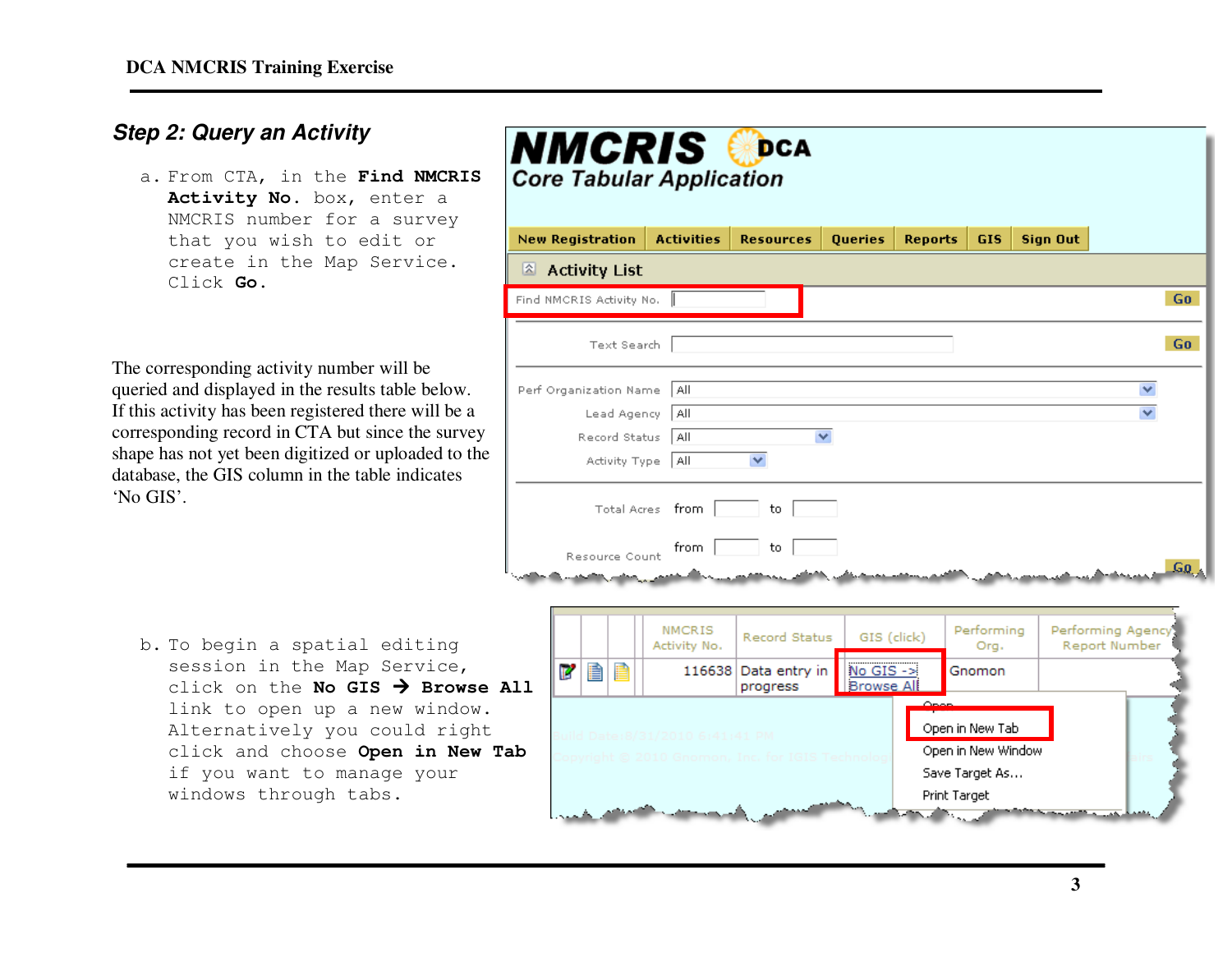## **Step 3: Upload a Survey or Resource Shapefile to the Map Service**

Once the Map Service has opened, you can either digitize a new survey or resource boundary directly in the Map Service application, or upload a shapefile that may have been created by a GPS unit or digitized in your desktop GIS software. This exercise will demonstrate uploading a shapefile. Please note that while this exercise focuses on the upload of a survey shapefile, these general steps also apply to uploading shapefiles for resources (archaeological sites and architectural properties)

a. From the Map Service Tab bar, select **Editor**. Editor PLSS | Quad IDs | Quad Names | Geog Names

The Editor dialog box will appear.

b. From the **Editor** dialog, select **Archaeological Surveys (Edit)** from the dropdown. Click **Create** radio button. If you are editing an existing survey or resource, select the **Update** radio button. Type in the Activity number of the survey you wish to edit in the **Activity:** field and click **Edit**.

This initiates an Edit session which is required prior to loading a shapefile.

- c. From the Editor dialog, click on the **Upload A Shapefile** icon**.**
- d. In the **Upload a Shapefile** dialog, click the **Select A .shp Browse** button and select the **.shp** portion of the shapefile. Repeat the step for the extensions of .shx, .dbf, and .prj.

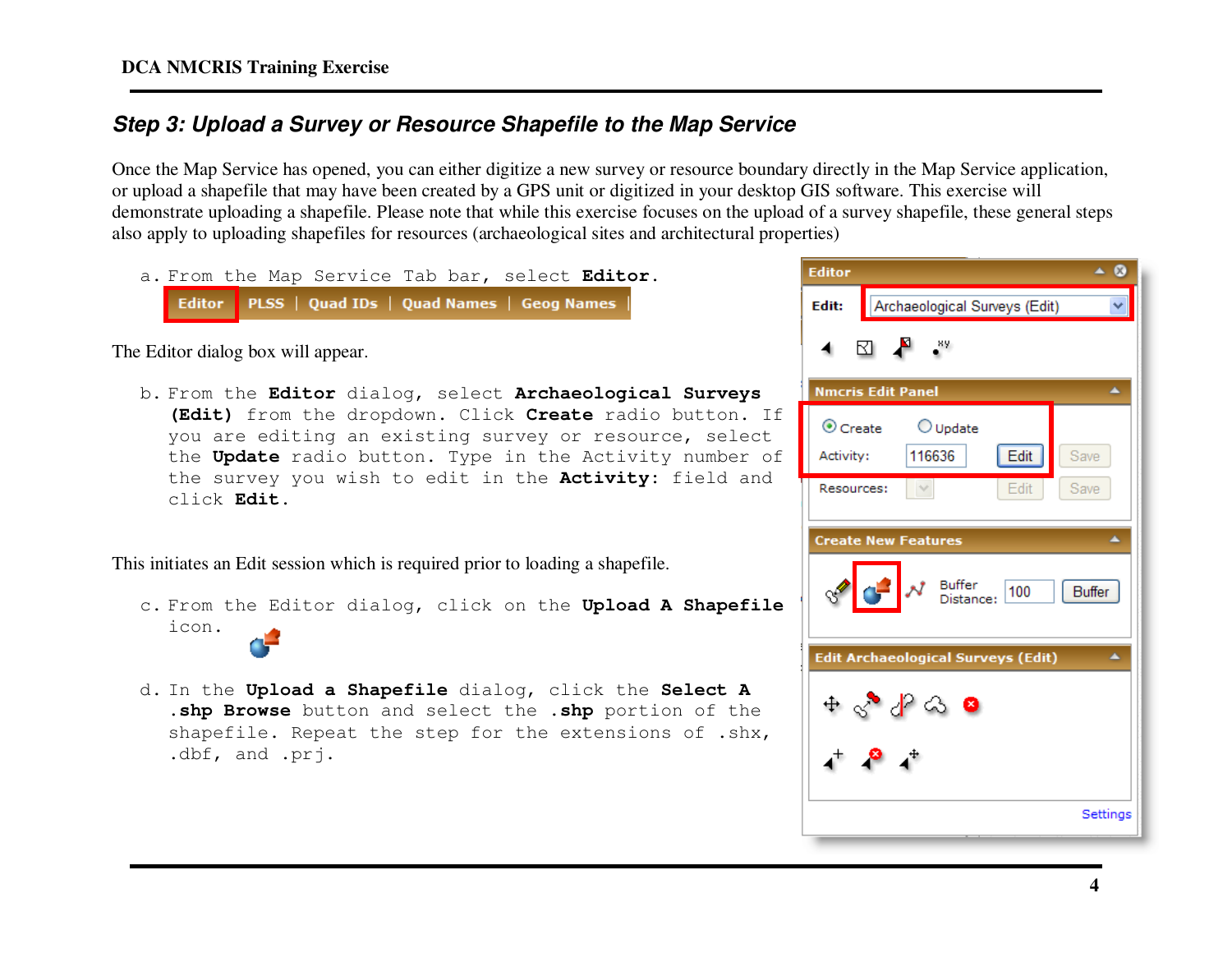These 4 components of a shapefile are all required for NMCRIS to import this feature into the statewide map layer. You can use this function to upload shapefiles for activities or resources.

NOTE:

- **Only files projected in UTM Zone 13, NAD 1983 will be accepted.**
- **Each shapefile must contain one and only one survey or resource.** Please see Appendix A for more information concerning constraints on shapefile uploads.
- e. After the 4 files related to the shapefile have been selected correctly, click on the **Upload** button. A message will display indicating "The Shapefile has been successfully uploaded". Click on the **Zoom To** button to ensure your shape displays correctly in the Map Service.

The feature for the activity number you uploaded will be displayed. Because you presumably know what USGS quad this survey was created in, let's query this quad in the Map Service to make sure that the shape you have uploaded occurs in this quad. Please refer to the Map Service CSA Prefield Query training module for detailed Map Service query functionality.

f. From the Map Service Tab bar, select **Quad Names**. Editor | PLSS | Quad IDs | Quad Names | Geog Names

g. In the Quad Names dialog, enter the quadrangle name in the **Name** box and click **Find**.

- h. The quad selected will be displayed in the Results panel. Zoom and pan as necessary to view the extent of the shape.
- i. Once you are satisfied the uploaded shape displays correctly, click on the **Save** button in the **Editor** dialog to save the feature for the subject activity number.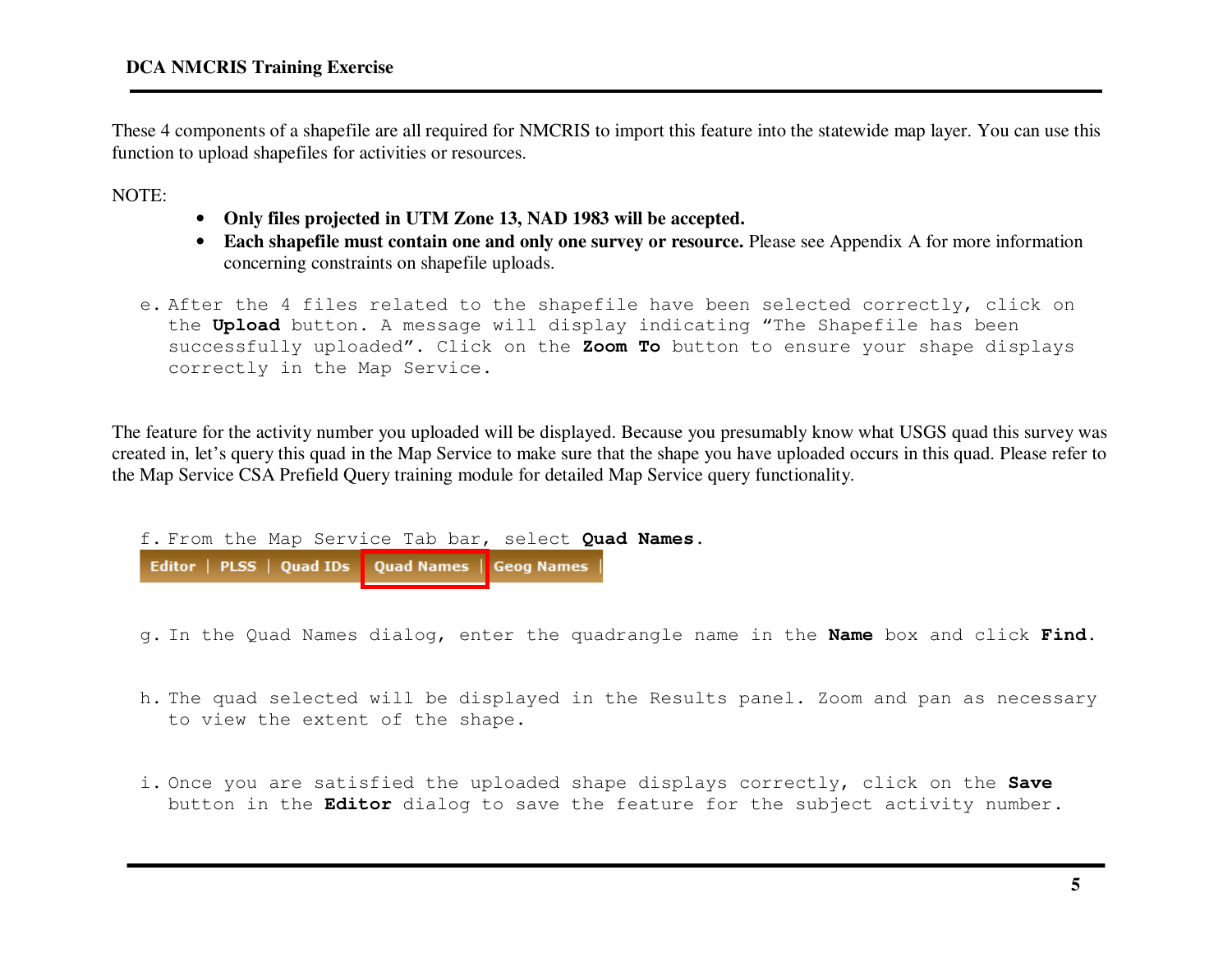#### **DCA NMCRIS Training Exercise**

- j. Another way to verify a correct upload is to select the  $0.046 + F0$ **Map Identify** tool on the Toolbar, and click on the shape to verify that the feature is associated with the correct activity number.
- k. From the Toolbar, select **Full Extent** to zoom to extents of the state boundary.





### **Step 4: Digitize New Resources or Surveys**

The surveyed space for the activity number you have been working with is now displayed in the Map Service. The following exercise will focus on digitizing, directly into the Map Server, resource boundaries (archaeological or architectural resource) associated with the survey. The following step-by-step process can also be used for digitizing surveys into the Map Server.

- a. From the Mar Service Tab bar, select **Surveys** and enter the NMCRIS number of the survey to which the resource(s) you want to edit or create is linked.
- b. In the Results panel, right click on the NMCRIS number and choose **Zoom to**. **Zoom in** and **Pan** to the location where the resource to be digitized exists.

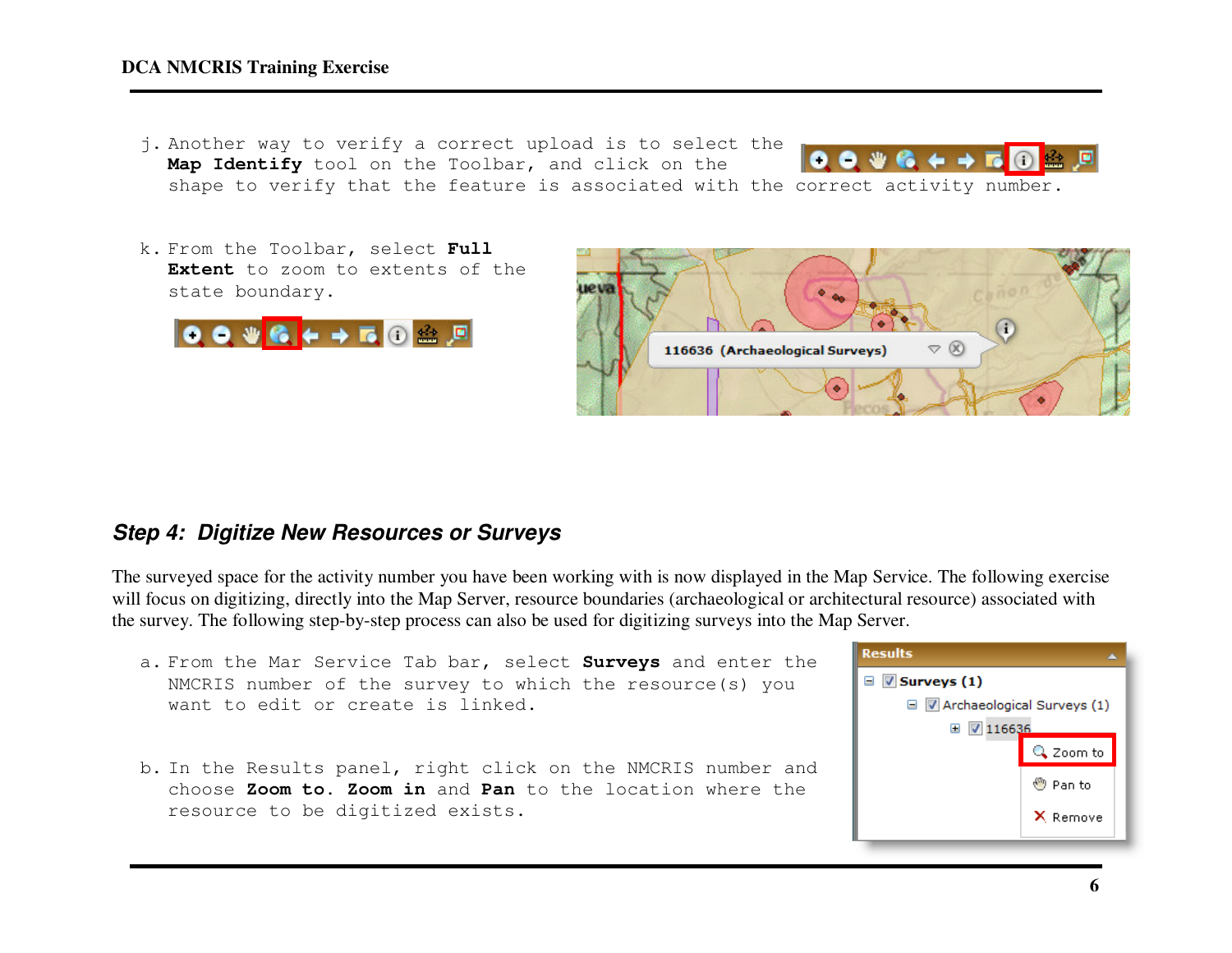#### **DCA NMCRIS Training Exercise**

- c. From the Map Service Tab bar, select **Editor** to open the Editor dialog.
- d. In the Editor dialog, choose **Site Boundaries (Edit)** from the **Edit**: drop down. Click the **Create** radio button. Enter the Activity number you are working with and click **Search.** Clicking the **Resources** drop-down will display a list of resources linked to that NMCRIS number that are available for digitizing.

This list of resources is auto-populated from CTA when the resources are entered and associated with a specific activity number.

- e. From the Resources drop down, select a resource number and click **Edit**.
- f. In the Editor dialog, select the **Create Feature** tool. Using the left mouse button, click on the map to start digitizing the polygon outline, using the USGS quad or aerial photographic coverage as a reference. Once the shape has been drawn, double-click to complete the shape. Then click **Save**.
- g. Using the **Map Identify** tool, identify the digitized polygon.

Now we will create a second site polygon representing a linear feature such as a road, trail, or acequia. A line will be digitized and a buffer specified to determine the width of the polygon. This process for creating linear features can also be applied to linear survey features such as roads and pipelines.

h. From the Resources drop down, select a resource number and click **Edit.**

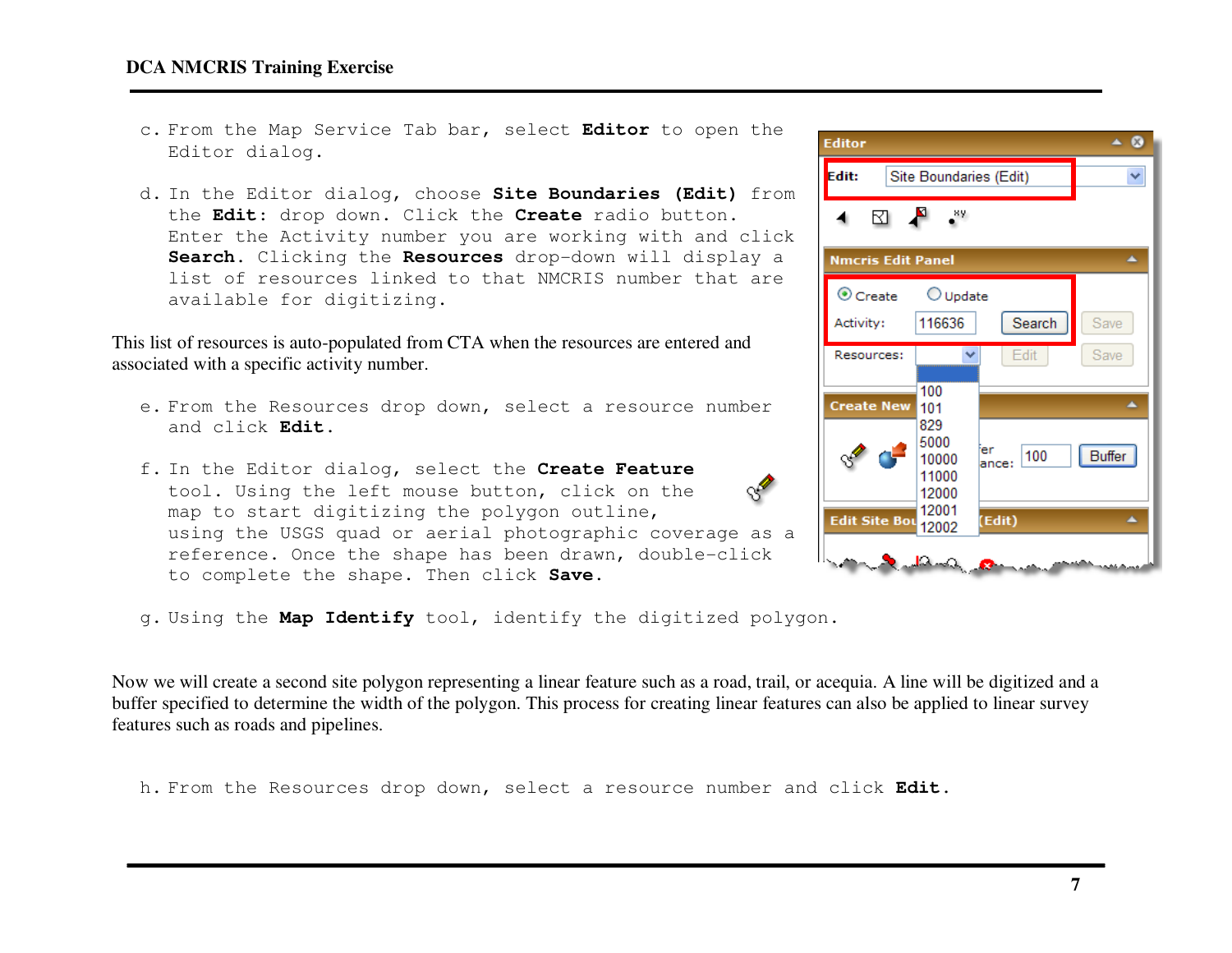#### **DCA NMCRIS Training Exercise**

The resource (or survey) will be digitized using the 'hotdog' tool.

- i. In the Editor dialog, activate the **Draw a Line** tool. Using the left mouse button, click on the map to start the line. Digitize along the entire length of the linear feature, doubleclicking when complete. Set the **Buffer Distance** to the appropriate width of the feature, and click **Buffer**. Then click **Save**.
- j. Using the **Map Identify** tool, identify the polygon.

NOTE: The Map Service has a 30 minute timeout. If your edit session sits idle, you could lose any work that has not been saved. Make sure you save all work as you go along.

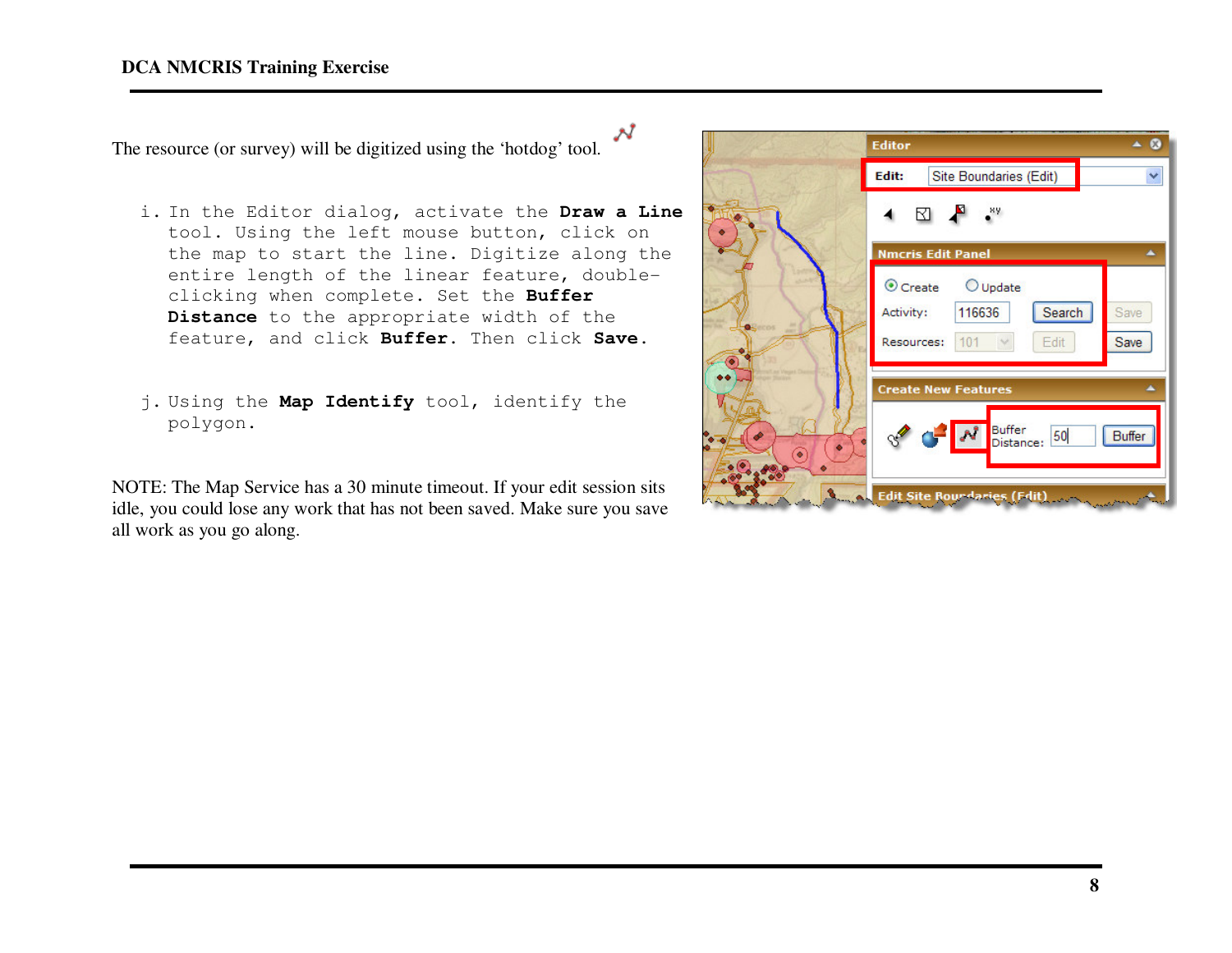### **Step 5: Digitize Structure**

If you have the privileges to edit structures, you will see another edit layer choice in the Edit menu. The same can be said for other layers such as Buildings, Districts, etc. In this case, you are going to digitize a historic structure for an HCPI resource.

a. In the Editor dialog, for the Edit drop down select **Historic Structures (Edit)**. HCPI site -**Editor** b. Click the **Create** radio button. Enter the Edit: Historic Structures (Edit) Activity number to which the resource is linked, and click **Search**. ⊠ ♪ \*\* **Nmcris Edit Panel** × c. From the Resources drop down, select an HCPI resource number to digitize. Click **Edit**.  $\odot$  Create  $O$  Update Activity: 116636 Search Save Resources: 500 Edit Save d. Click the **Create Feature** tool and draw the outline or **Create New Features**  boundary of the feature on the screen. Buffer 100 Buffer Distance: e. Click **Save** and identify the digitized polygon using the **Map Identify** tool. **Edit Historic Structures (Edit)**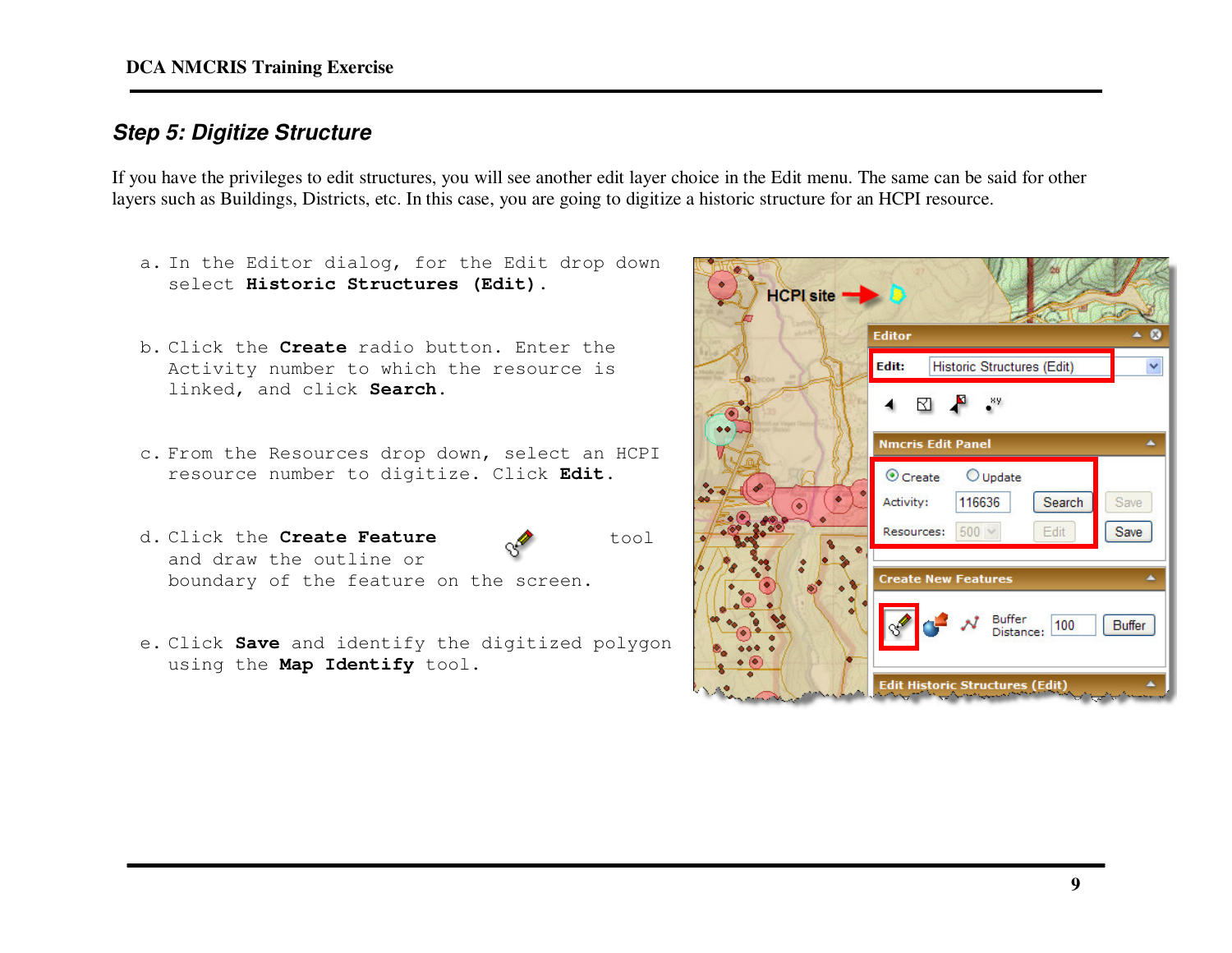### **Step 6: Updating Survey and Resource Shapes**

After a resource or survey feature has been digitized, any of them can be modified or updated.

- a. In the Editor dialog, for the Edit drop down select<br>- The Total County of the County of the County of the Edit drop down select **Site Boundaries (Edit)**.
- b. Click the **Update** radio button. Enter the appropriate Activity number, and click **Search**.
- c. From the Resources drop down, select a resource<br>Control of the control of the set of the set of the set of the set of the set of the set of the set of the set number for editing. Click **Edit**.
- d. Select the **Select Feature(s)** tool and click on the feature. The selected feature will be highlighted with a bright green-blue boundary.
- e. To modify the boundary of the feature, click on the **Show Vertices** tool and the vertices of the feature will display
- f. Select the **Move Vertex** tool, click one of the vertices, and drag it to a desired location. This step can be repeated for as many vertices that need to be moved within the feature.
- g. Click **Save**.
- h. In some instances it will be necessary to replace an existing resource or survey shape with a newly digitized shape. To delete a shape, begin by executing steps a. through d. above. After a feature has been selected, it can be deleted by selecting



the **Delete Feature(s)** tool. The deleted feature will not disappear from the view